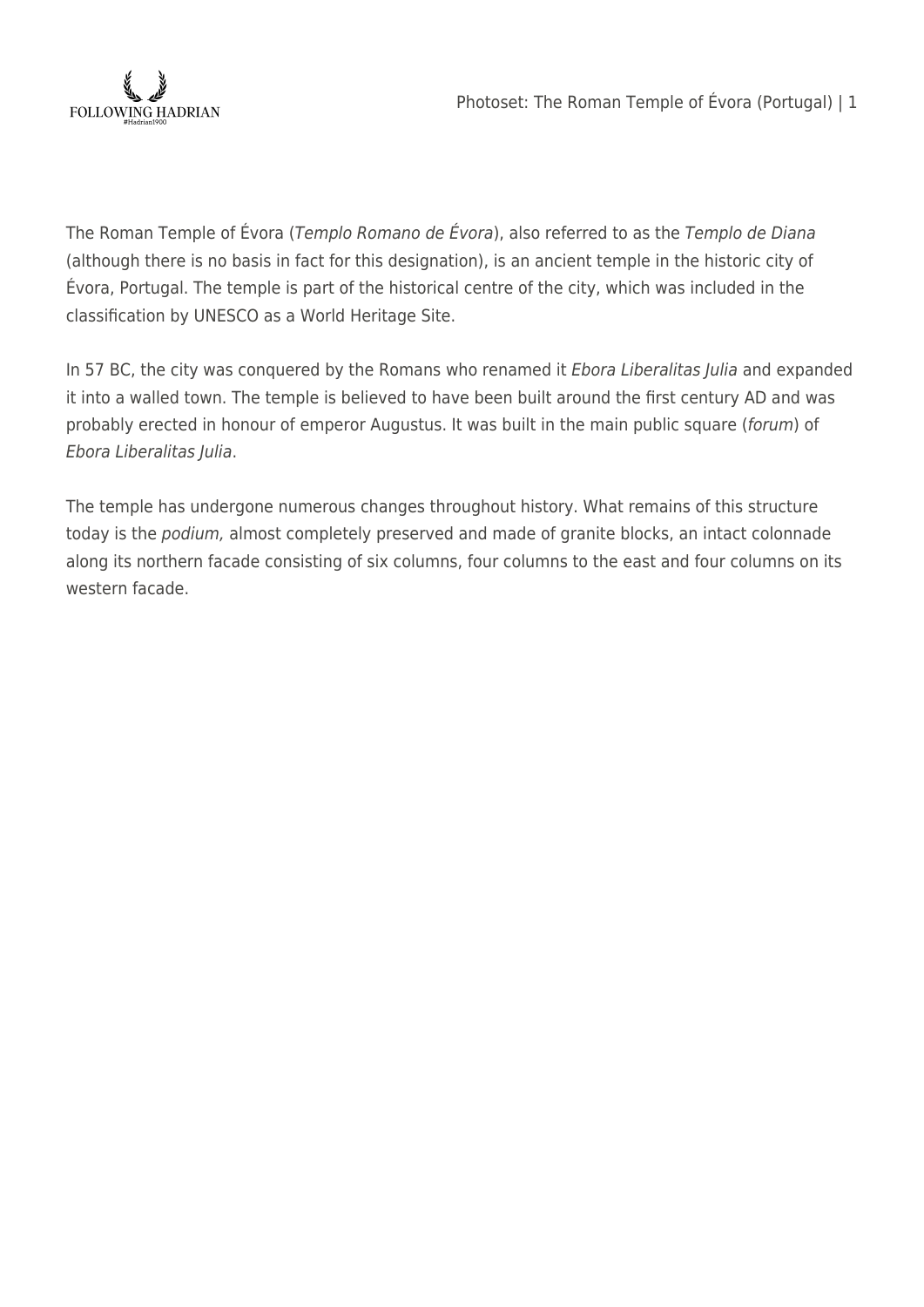



The Roman Temple of Évora, overview from the north-western corner © Carole Raddato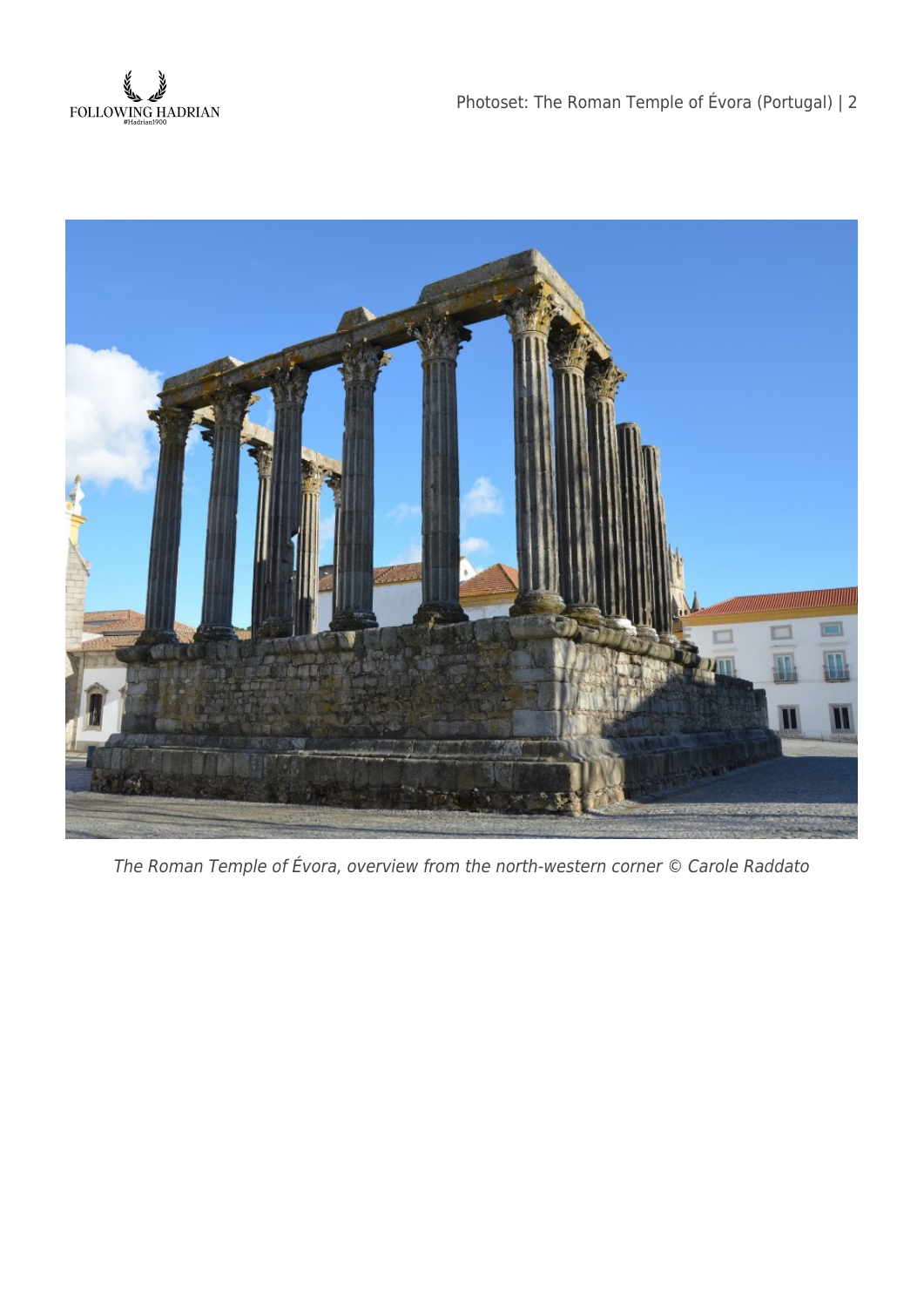



The Roman Temple of Évora © Carole Raddato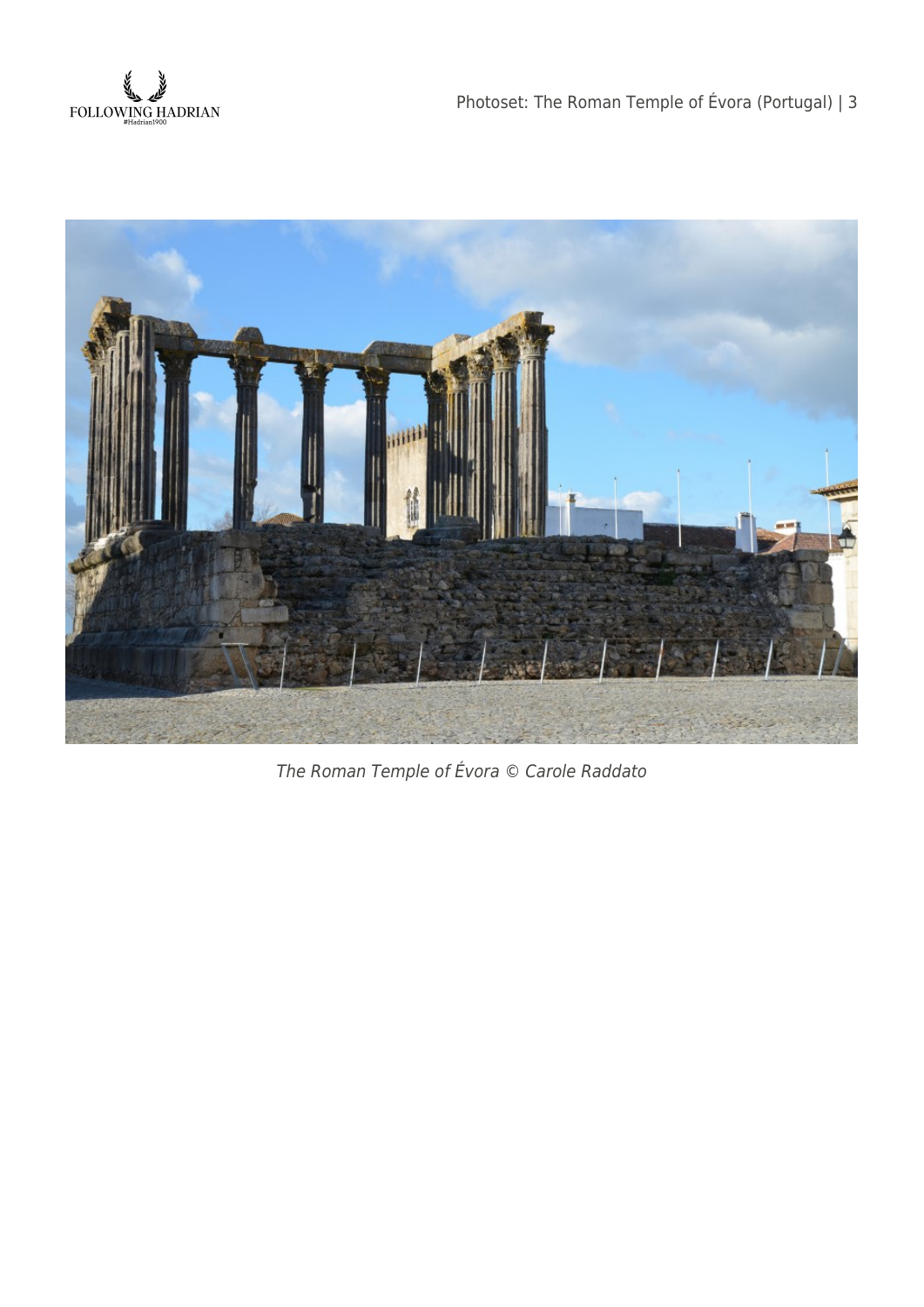

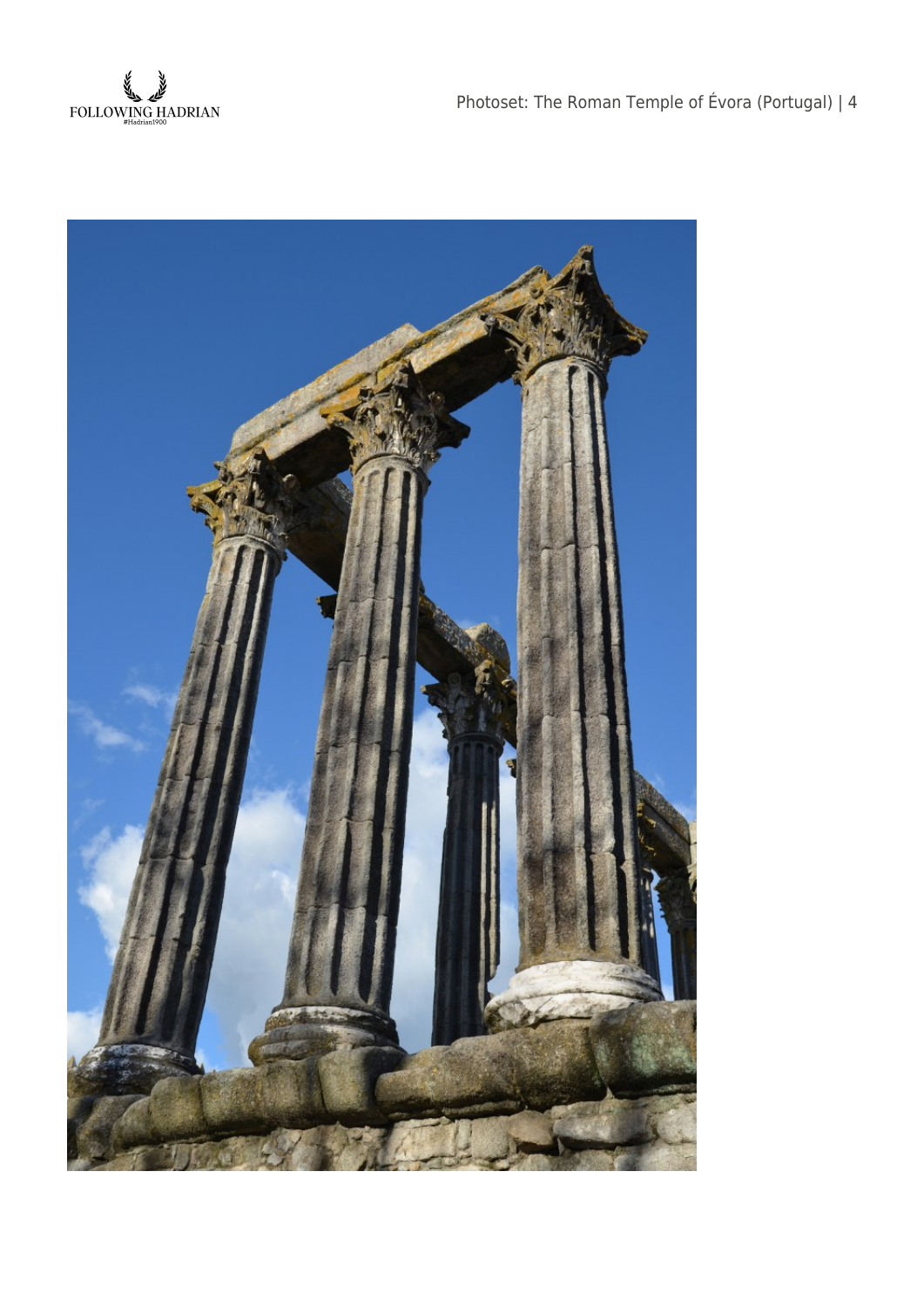

The Roman Temple of Évora, detail of columns, capitals and architrave © Carole Raddato



The Roman Temple of Évora, detail of columns, capitals and architrave © Carole Raddato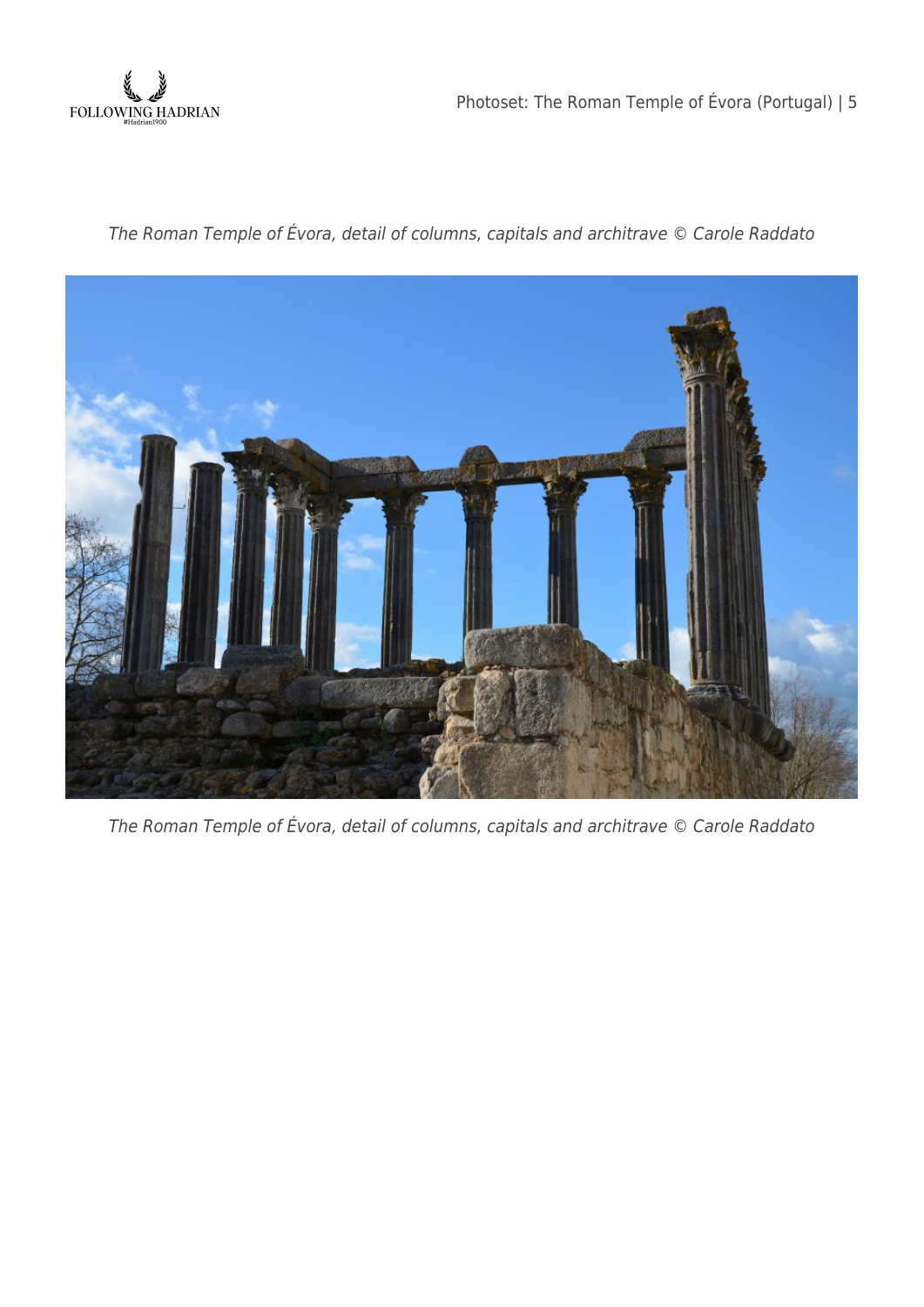



The Roman Temple of Évora, detail of columns, capitals and architrave © Carole Raddato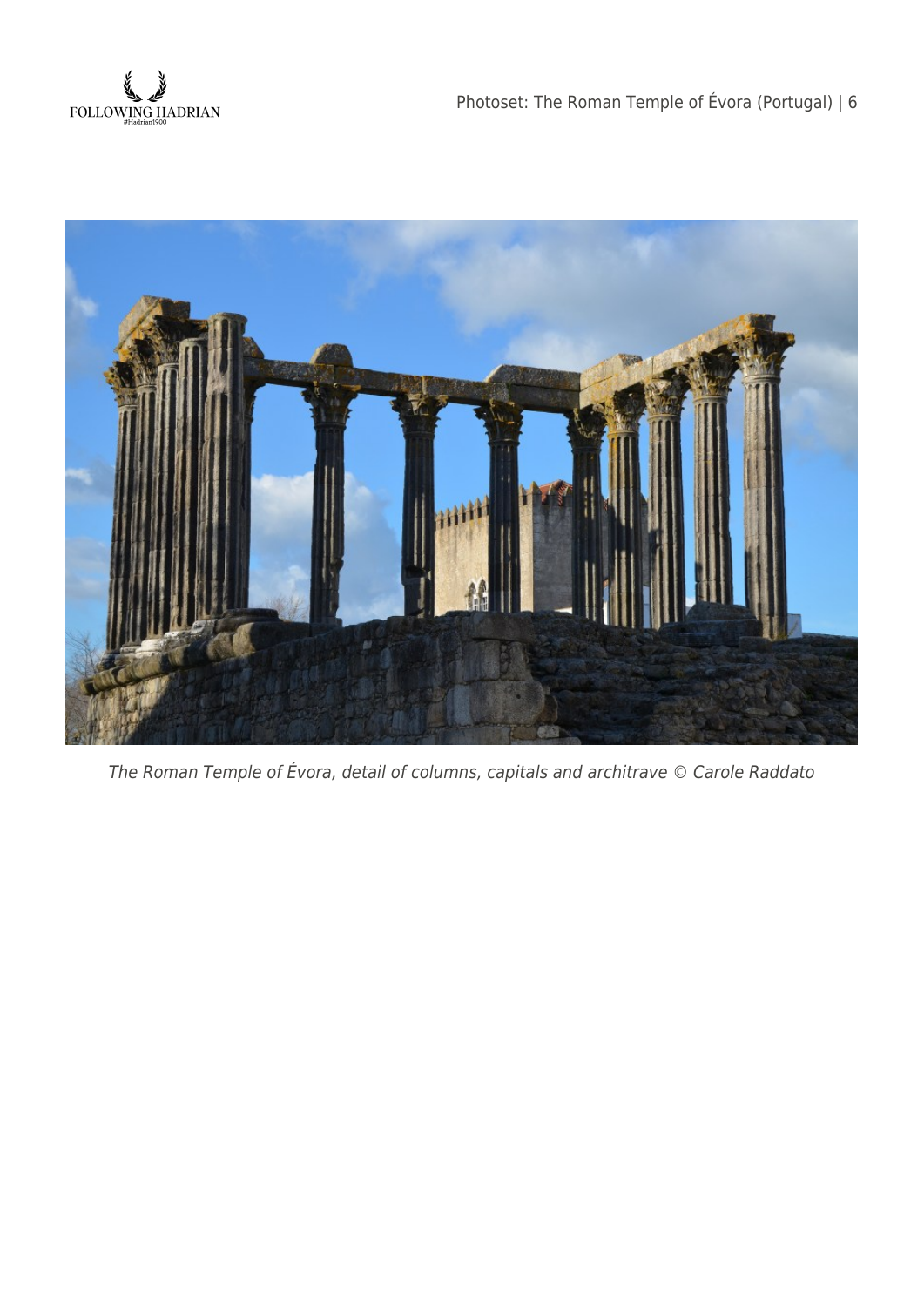



The Roman Temple of Évora, detail of columns, capitals and architrave © Carole Raddato